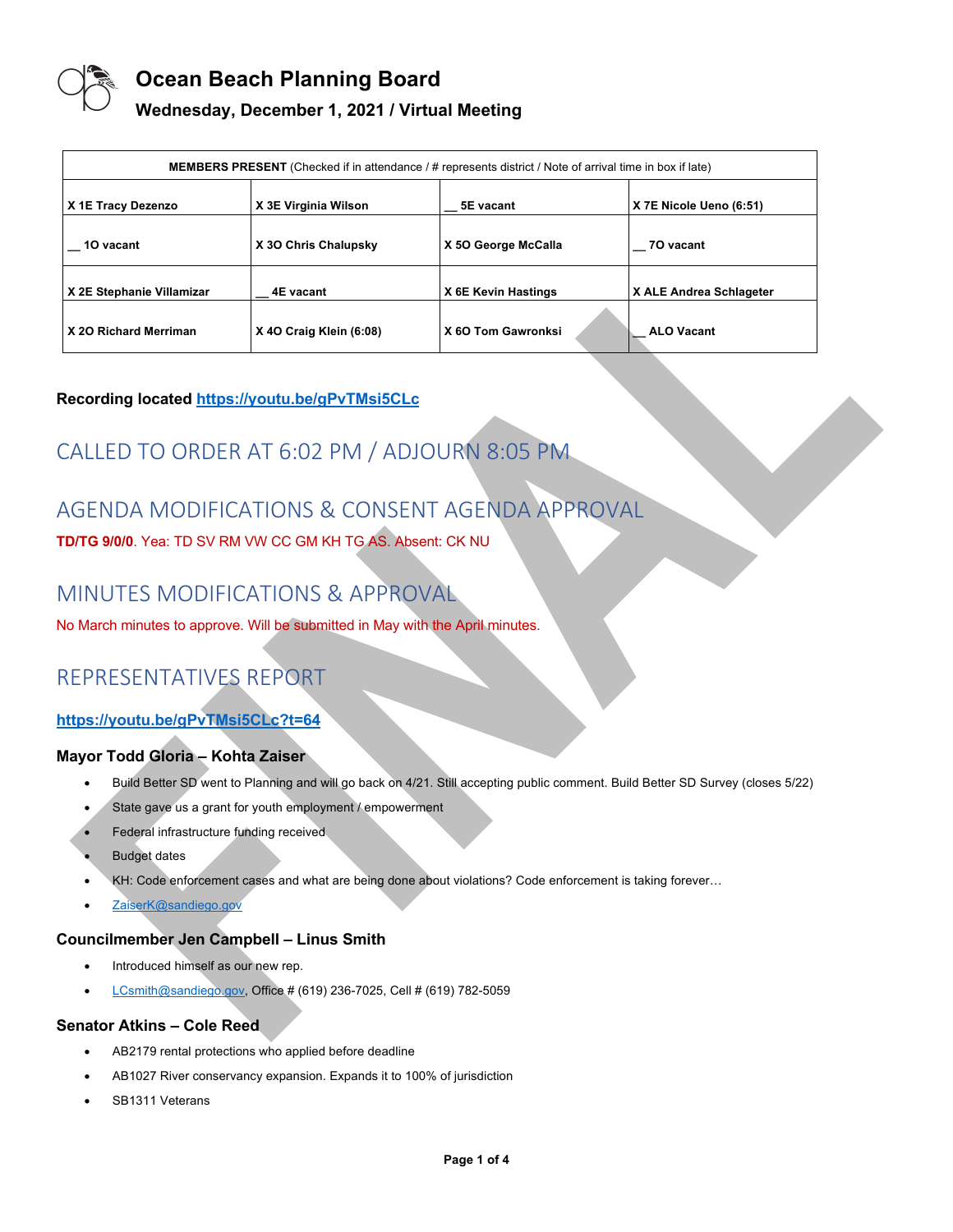

### **Wednesday, December 1, 2021 / Virtual Meeting**

- KH: eviction related question
- Cole.Reed@sen.ca.gov

#### **Supervisor Terra Lawson-Remer – Rebecca Smith**

- Make the County Work
- County Self-Sufficiency Programs
- Sign up for the *upcoming grant webinar* on April 7th at 1:00pm
- Sign up for more updates from the County via our newsletter
- Email Cipriano.Vargas@sdcounty.ca.gov

#### **Assembly Member Ward – Rachel Granadino**

- AB2120 funding gap to fix our local bridges
- AB1675 streamline certification process for out of state teachers who are relocating
- In budget season
- Introduce Miki Holmes
- e-mail: rachel.granadino@asm.ca.gov, cell: (619) 431-0674, District Office: 619-645-3090, Website: https://a78.asmdc.org/
- miki.holmes@asm.ca.gov

## NON-AGENDA PUBLIC COMMENT

#### **Bev Mccalla:** Sunset Cliffs traffic issues

**Daniel Smiechowski:** Candidate D2. Opening west mission bay bridge but why was it delayed? Bike lanes. Will remove 70% of bike lanes. Circulate SD.

**Mandy Havlik:** Candidate D2

## AGENDA

#### **Action Item #1: Certify Election Results and Seat New Board**

#### **https://youtu.be/gPvTMsi5CLc?t=1466**

The board will review and confirm the results from our 2022 election and seat the new board members.

- Election results are as follows:
- D1 Tracy Dezenzo
- D2 Stephanie Villamizar
- D3 Virginia Willson
- D4 vacant
- D5 vacant
- D6 Kevin Hastings
- D7 Nicole Ueno
- AL Andrea Schlageter

#### **GM/CK: moved to approve election results**

**10/0/0** Yea: CC TD TG KH CK RM GM AS NS SV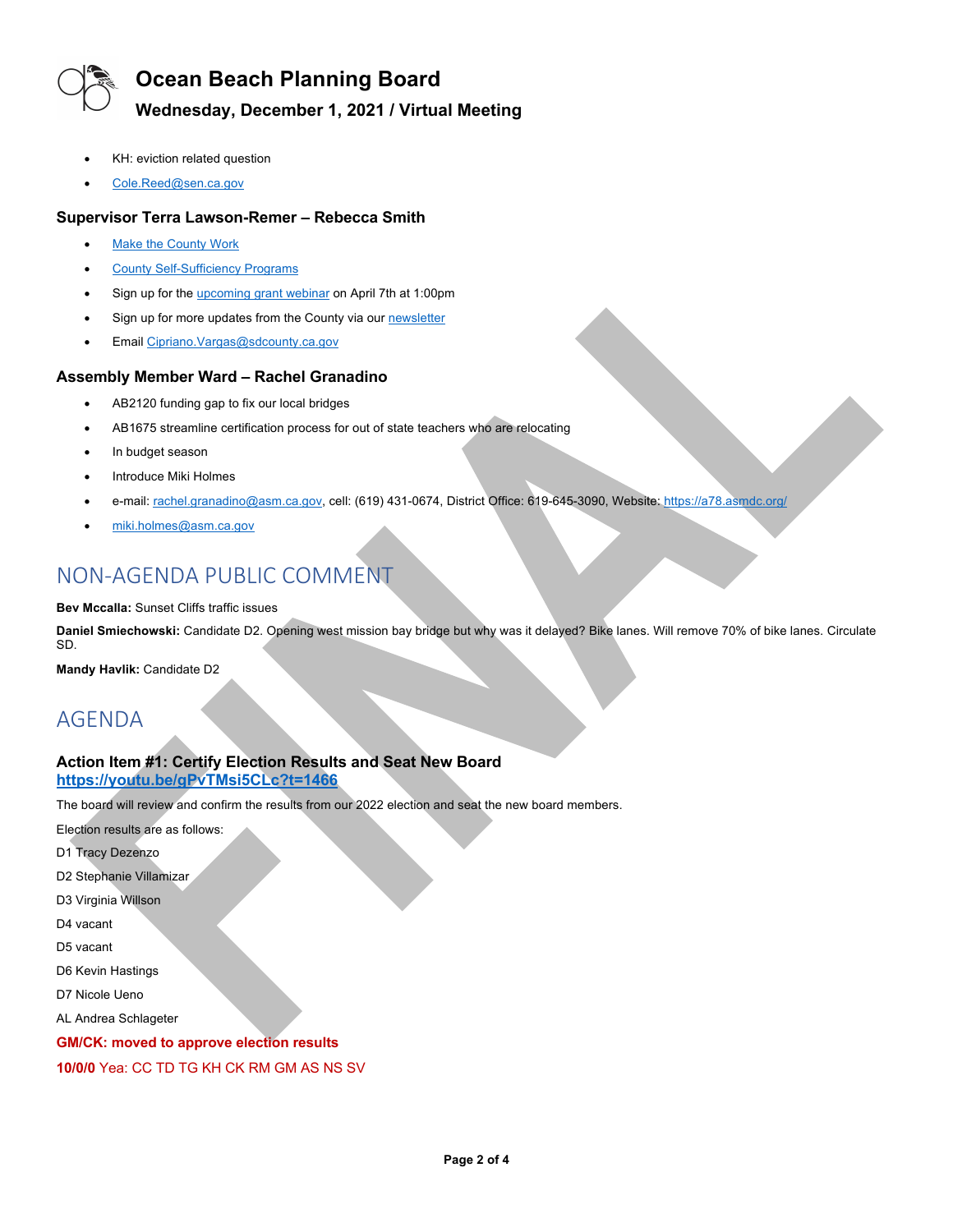

**Wednesday, December 1, 2021 / Virtual Meeting**

#### **Action Item #2: Elect Executive Board https://youtu.be/gPvTMsi5CLc?t=1597**

The board will elect the Chair, Vice Chair, Secretary, and Treasurer.

#### **SECRETARY**

**AS/TD: Moved to postpone voting on secretary role until April when Board is more fully staffed 10/0/0** Yea: CC TD TG KH CK RM GM AS NS SV

**TREASURER: Craig nominated himself CK/KH: Moved to appoint Craig Kline as treasurer 10/0/0** Yea: CC TD TG KH CK RM GM AS NS SV

**VICE CHAIR: TD Nominated KH TD/RM: Moved to appoint Kevin Hastings as Vice Chair 10/0/0** Yea: CC TD TG KH CK RM GM AS NS SV

**CHAIR: TG Nominated AS TD/CK: Moved to appoint Andrea Schlageter as Chair 10/0/0** Yea: CC TD TG KH CK RM GM AS NS SV

#### **Action Item #3: Appointment Signatures https://youtu.be/gPvTMsi5CLc?t=2076**

The board will discuss whether someone seeking appointment needs to gather signatures.

**TD/CC: Moved to suspend signature requirements for appointments for the 2022 election year** 

**10/0/0** Yea: CC TD TG KH CK RM GM AS NS SV

#### **Action Item #4: Appoint Committees https://youtu.be/gPvTMsi5CLc?t=2244**

The board will appoint the committees and its members.

**PRC:** KH, GM, CC, SV, RM **TD/KH: Moved to approve the PRC members 10/0/0** Yea: CC TD TG KH CK RM GM AS NS SV

**TRANSPO:** TD, AS, CK, KH, Bev McCalla, Susan Booth **TD/GM: Moved to approve the transportation members 10/0/0** Yea: CC TD TG KH CK RM GM AS NS SV *KH – requested to be removed from this board after the motion was made* **TD/KH A new motion was made to appoint TD, AS, CK, Bev Mccalla, Susan Booth to transportation.**